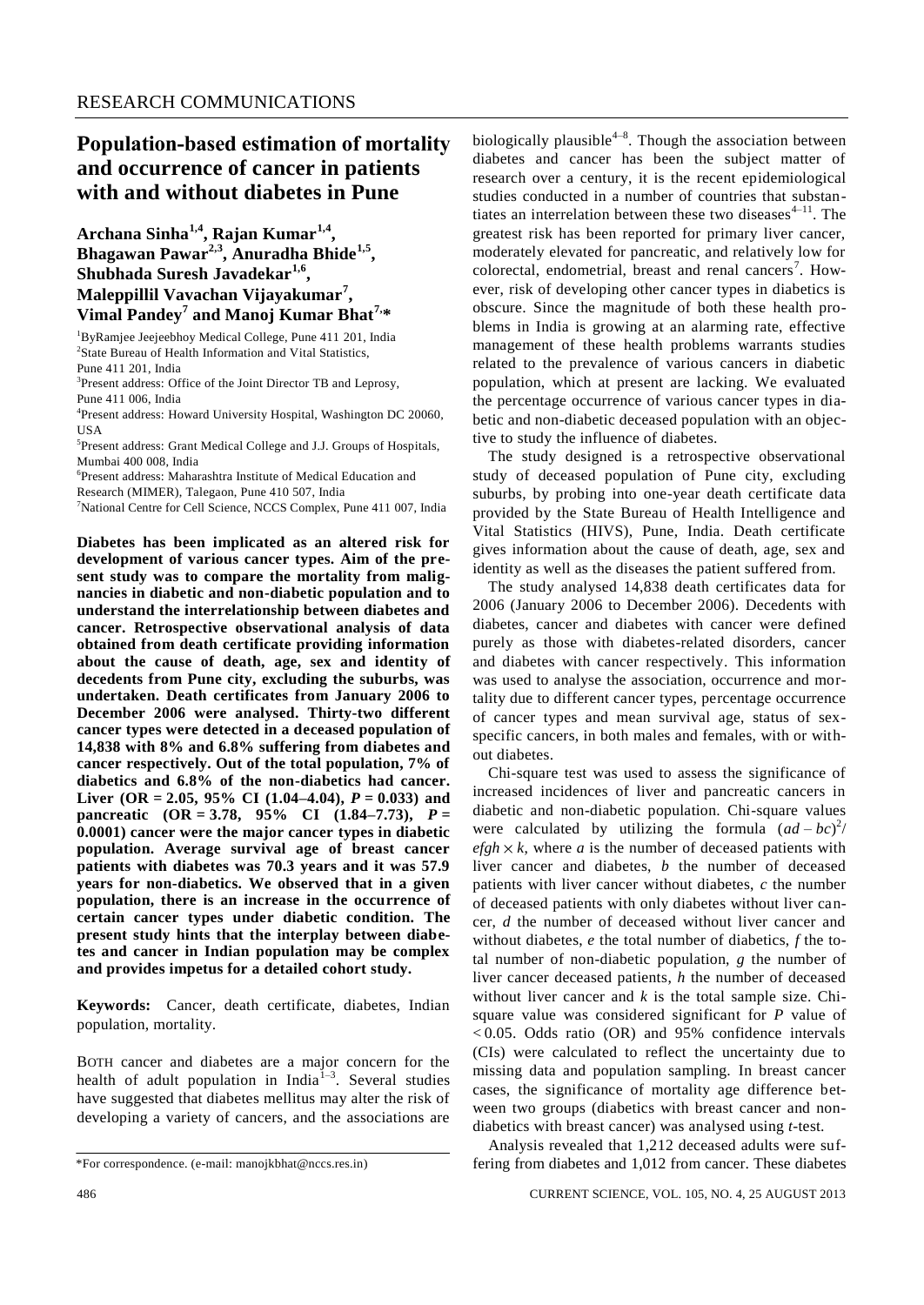and cancer decedents represented 8% and 6.8% respectively of total medically certified deaths. Fifty seven per cent (694) of deceased diabetics were males and 43% (518) were females. Eighty-five deaths, which constitute 0.6% of total medically certified deaths, were patients suffering from diabetes as well as cancer (Figure 1).

Thirty-two types of cancers were reported in the deceased population (Table 1). Twenty-three forms of cancers were observed in males and 29 in females. Of the total cancer-related mortalities, breast, lung, colon, oral, oesophageal, liver, cervix, leukaemia, non-Hodgkin's lymphoma, ovary were relatively more prevalent. Breast, cervical, ovary, colon, oesophageal, oral, lung and liver cancers were predominant in females, whereas lung, liver, colon, oral cavity, leukaemia, oesophageal, prostate and non-Hodgkin's lymphoma were the major forms of cancer in males (Table 1).

Death certificate analyses revealed that 7.6% of the deceased suffered from diabetes-related disorders and 6.2% of the deceased suffered from cancer (Figure 1). Of the 1212 diabetic patients, 7% patients had cancer, whereas 6.8% of the non-diabetics had cancer (Table 2). Nineteen different forms of cancers were recorded in deceased diabetic patients. Breast, liver, lung, pancreas, oral, non-Hodgkin's lymphoma, leukaemia, CNS tumour, colon were the major cancer types noted in diabetic population. Breast, colon, oesophageal, lung, oral cavity, cervix and liver were the major cancers reported in deceased non-diabetic population. The percentage occurrence of cancer of CNS, urinary bladder, leukaemia, gall bladder, stomach, larynx, prostate and non-Hodgkin's lymphoma in diabetics remained more or less similar to that in nondiabetic population. In contrast, to the above mentioned cancer types, increased percentage occurrence of renal, oral cavity, pancreas, lung, liver and breast cancer were



Figure 1. Flow chart representation of occurrence of diabetes and cancer in deceased population. *n* denotes number of deceased.

CURRENT SCIENCE, VOL. 105, NO. 4, 25 AUGUST 2013 487

noted in deceased diabetic patients. A statistically significant positive association was observed with diabetic state in case of liver  $(OR = 2.05, 95\% \text{ CI} (1.04-4.04),$  $P = 0.033$ ) and pancreatic cancer (OR = 3.78, 95% CI  $(1.84 - 7.73)$ ,  $P = 0.0001$ ). In general, the percentage occurrence of majority of cancer types in diabetic and nondiabetic deceased patients did not vary significantly. Interestingly, it was observed that survival age was high in breast and oral cavity cancers.

Of the 17 cancer types recorded in diabetic males, liver, lung, pancreas and oral cavity cancers caused increased mortality. Diabetic males had increased percentage occurrence of liver, lung, pancreas and oral cavity cancer (Table 3). In case of diabetic females breast, lung, liver, oral, CNS tumour, non-Hodgkin's lymphoma and laryngeal cancer were more commonly found in comparison to non-diabetics (Table 3). Mean survival age of diabetic males and females with pancreatic cancer decreased by 7.4 and 13.8 years respectively. Increased occurrence of lung cancer and decrease in survival age was observed in diabetic females. Also, though percentage occurrence remained similar, survival age of diabetic males with oral cavity, leukaemia, colon and stomach cancer increased as compared to non-diabetics. Diabetic females with breast,

**Table 1.** Percentage occurrence of different cancer types in total cancer population  $(n = 1012)$ 

| Cancer type            | Male $(\%)$ | Female (%) | Total (%) |
|------------------------|-------------|------------|-----------|
| Liver                  | 4.3         | 2.2        | 6.4       |
| Lung                   | 5.0         | 2.4        | 7.4       |
| Pancreas               | 2.4         | 1.5        | 4.0       |
| Oral                   | 4.0         | 3.0        | 6.9       |
| Leukaemia              | 3.8         | 1.8        | 5.5       |
| Colon                  | 4.1         | 3.4        | 7.4       |
| Stomach                | 2.4         | 1.1        | 3.5       |
| Non-Hodgkin's lymphoma | 3.3         | 2.1        | 5.3       |
| Gall bladder           | 0.5         | 0.9        | 1.4       |
| Renal cell             | 0.7         | 0.4        | 1.1       |
| Urinary bladder        | 1.7         | 0.6        | 2.3       |
| CNS tumour             | 2.5         | 2.0        | 4.5       |
| Larynx                 | 2.1         | 0.9        | 3.0       |
| Small intestine        | 0.6         | 0.1        | 0.7       |
| Skin                   | 0.9         | 0.5        | 1.4       |
| Soft tissue            | 0.3         | 0.6        | 0.9       |
| Multiple myeloma       | 0.8         | 1.1        | 1.9       |
| Oesophageal            | 3.5         | 3.2        | 6.6       |
| Bone                   | 0.5         | 0.2        | 0.7       |
| Hodgkin's lymphoma     | 0.4         | 0.2        | 0.6       |
| Thyroid                | 0.0         | 0.2        | 0.2       |
| Lachrymal duct         | 0.0         | 0.1        | 0.1       |
| Metastatic PNET        | 0.0         | 0.1        | 0.1       |
| Adrenal neuroblastoma  | 0.0         | 0.1        | 0.1       |
| <b>Breast</b>          | 0.0         | 11.3       | 11.3      |
| Ovary                  | 0.00        | 5.2        | 5.2       |
| Cervix                 | 0.0         | 5.9        | 5.9       |
| Vagina                 | 0.0         | 0.5        | 0.5       |
| Uterus                 | 0.0         | 1.3        | 1.3       |
| Prostate               | 3.4         | 0.0        | 3.4       |
| Penis                  | 0.4         | 0.0        | 0.4       |
| Testis                 | 0.2         | 0.0        | 0.2       |

*n*, Number of deceased.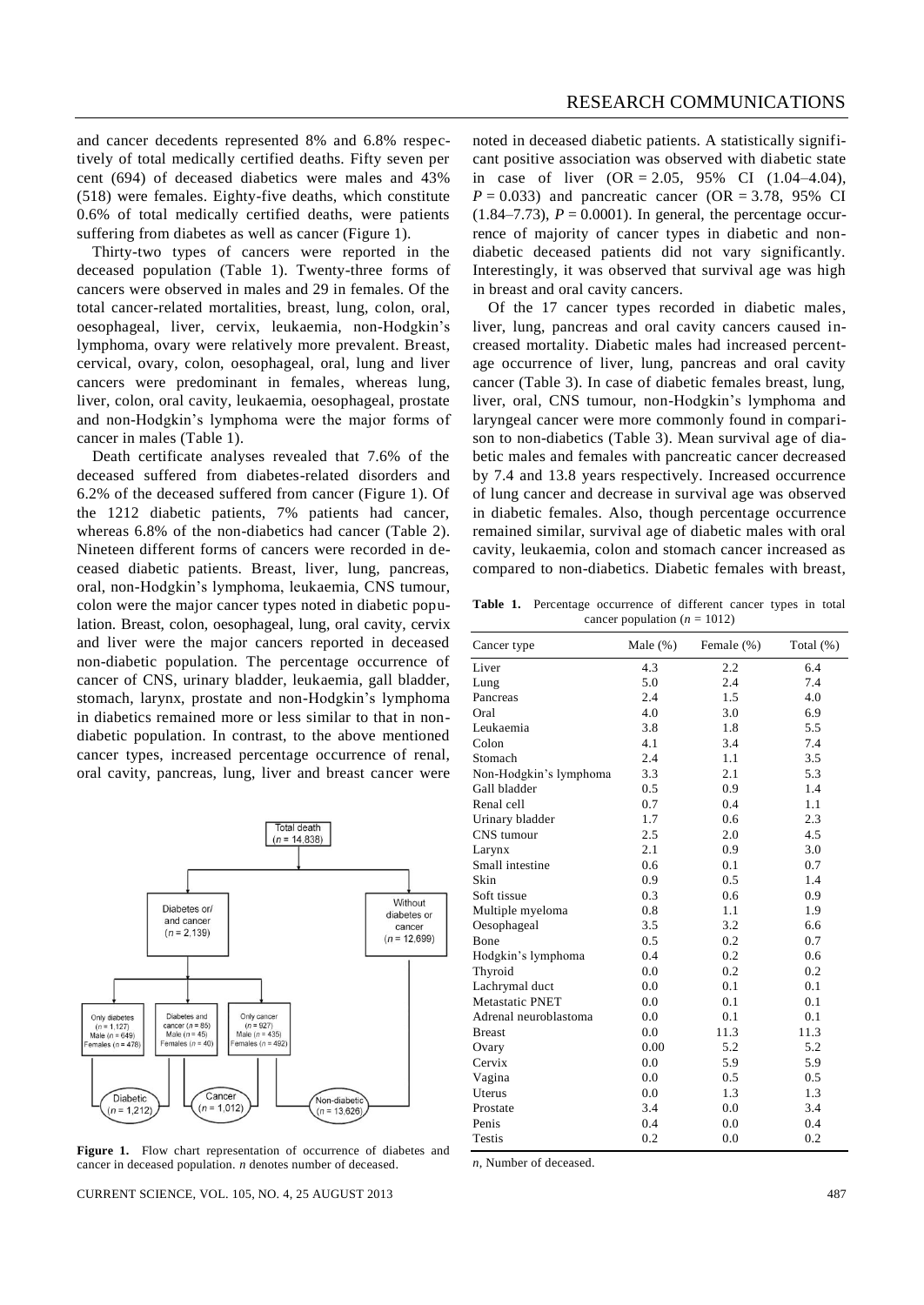## RESEARCH COMMUNICATIONS

|                           |                                | Table 2. Percentage occurrence of cancer in diabetic and non-diabetic population |                  |                        |                                |                                      |       |                             |
|---------------------------|--------------------------------|----------------------------------------------------------------------------------|------------------|------------------------|--------------------------------|--------------------------------------|-------|-----------------------------|
|                           |                                | Diabetic ( $n = 1212$ )<br>Non-diabetic ( $n = 13,626$ )                         |                  |                        |                                |                                      |       |                             |
| Cancer type               | Male mean<br>age $(n)$ , range | Female mean<br>age $(n)$ , range                                                 | Total            | Total<br>diabetics (%) | Male mean<br>age $(n)$ , range | Female mean<br>age $(n)$ , range     | Total | Total non-<br>diabetics (%) |
| Ovary                     |                                | 59.20 (02)                                                                       | $\overline{c}$   | 0.165                  |                                | 59.70 (51)                           | 51    | 0.374                       |
| CNS tumour                | 36.00(01)                      | $55 - 64$<br>67.33(03)<br>$55 - 80$                                              | 4                | 0.330                  | 49.48 (24)<br>$3 - 85$         | $22 - 81$<br>47.29 (17)<br>$10 - 86$ | 41    | 0.301                       |
| Urinary bladder           | 63.00(01)                      | 78.00 (01)                                                                       | $\overline{c}$   | 0.165                  | 70.75(16)<br>$50 - 86$         | 82.20 (05)                           | 21    | 0.154                       |
| Renal cell                | 55.00 (01)                     | 68.00 (01)                                                                       | $\overline{c}$   | 0.165                  | 55.33 (06)<br>$40 - 81$        | 52.00 (03)<br>$23 - 68$              | 09    | 0.066                       |
| Leukaemia                 | 60.00(03)<br>$41 - 75$         | 60.00(01)<br>$3 - 93$                                                            | $\overline{4}$   | 0.330                  | 51.57 (35)<br>$3 - 93$         | 38.23 (17)<br>$2 - 75$               | 52    | 0.382                       |
| Gall bladder              | 45.00 (01)                     | $\mathbf{0}$                                                                     | $\mathbf{1}$     | 0.083                  | 62.75(04)<br>56-66             | 50.66(9)<br>$29 - 65$                | 13    | 0.096                       |
| Multiple myeloma          | $\boldsymbol{0}$               | $\boldsymbol{0}$                                                                 | $\boldsymbol{0}$ | $\boldsymbol{0}$       | 61.87(08)<br>$55 - 87$         | 62.81(11)<br>$49 - 78$               | 19    | 0.139                       |
| Oesophagal                | $\boldsymbol{0}$               | $\boldsymbol{0}$                                                                 | $\boldsymbol{0}$ | $\boldsymbol{0}$       | 66.68 (35)<br>$45 - 90$        | 65.75 (32)<br>$41 - 88$              | 67    | 0.492                       |
| Stomach                   | 76.50 (02)<br>$63 - 90$        | 66.00<br>(01)                                                                    | 3                | 0.248                  | 59.23 (22)<br>$29 - 88$        | 64.7(10)<br>$53 - 92$                | 32    | 0.234                       |
| Colon                     | 76.66 (03)<br>$76 - 78$        | 79.00 (01)                                                                       | 4                | 0.330                  | 62.03(38)<br>$26 - 86$         | 62.79(33)<br>$25 - 88$               | 71    | 0.521                       |
| Oral                      | 68.75 (04)<br>$55 - 75$        | 68.33 (03)<br>$60 - 73$                                                          | 7                | 0.578                  | 59.16 (36)<br>$32 - 86$        | 57.85 (27)<br>$35 - 85$              | 63    | 0.462                       |
| Larynx                    | 46.00<br>(01)                  | 86.50 (02)<br>$86 - 87$                                                          | 3                | 0.248                  | 68.65(20)<br>$18 - 87$         | 57.28 (07)<br>$29 - 82$              | 27    | 0.198                       |
| Prostate                  | 76.33 (03)<br>$59 - 87$        | $\qquad \qquad -$                                                                | 3                | 0.248                  | 73.38 (31)<br>$50 - 90$        | $\overline{\phantom{0}}$             | 31    | 0.228                       |
| Liver                     | 64.42 (07)<br>$40 - 84$        | 66.00(03)<br>$60 - 74$                                                           | 10               | 0.825                  | 65.61 (36)<br>$25 - 87$        | 64.21(19)<br>$36 - 85$               | 55    | 0.404                       |
| Pancreas                  | 61.33 (07)<br>$48 - 76$        | 53.4 (03)<br>$46 - 62$                                                           | $10\,$           | 0.825                  | 68.77 (18)<br>$41 - 85$        | 67.25 (12)<br>$42 - 81$              | 30    | 0.220                       |
| Lung                      | 61.33(06)<br>$48 - 76$         | 59.25 (04)<br>$44 - 73$                                                          | 10               | 0.825                  | 63.17(45)<br>$25 - 88$         | 67.45(20)<br>$50 - 88$               | 65    | 0.477                       |
| <b>Breast</b>             | $\overline{\phantom{0}}$       | 70.33 (12)<br>$42 - 88$                                                          | 12               | 0.990                  | $\overline{\phantom{0}}$       | 57.98 (102)<br>$40 - 97$             | 102   | 0.749                       |
| Cervix                    |                                | $\boldsymbol{0}$                                                                 | $\boldsymbol{0}$ | $\boldsymbol{0}$       | $\overline{\phantom{0}}$       | 60.63(60)<br>$40 - 97$               | 60    | 0.440                       |
| Vagina                    |                                | $\boldsymbol{0}$                                                                 | $\boldsymbol{0}$ | $\boldsymbol{0}$       | $\overline{\phantom{0}}$       | 74.00 (05)<br>$62 - 84$              | 05    | 0.037                       |
| Small intestine           | 62.00(01)                      |                                                                                  | $\mathbf{1}$     | 0.083                  | 61.00(05)<br>$38 - 84$         | 70.00(01)                            | 06    | 0.044                       |
| Uterus                    |                                | $\boldsymbol{0}$                                                                 | $\boldsymbol{0}$ | $\boldsymbol{0}$       | $\overline{\phantom{0}}$       | 72.00(13)<br>$55 - 83$               | 13    | 0.095                       |
| Penis                     | $\boldsymbol{0}$               |                                                                                  | $\boldsymbol{0}$ | $\boldsymbol{0}$       | 67.25(04)<br>$55 - 78$         |                                      | 04    | 0.029                       |
| <b>Testis</b>             | $\boldsymbol{0}$               |                                                                                  | $\boldsymbol{0}$ | $\boldsymbol{0}$       | 35.50(02)<br>$25 - 46$         |                                      | 02    | 0.015                       |
| Bone                      | $\boldsymbol{0}$               | $\Omega$                                                                         | $\overline{0}$   | $\overline{0}$         | 41.40 (05)<br>$13 - 72$        | 26.50 (02)<br>$13 - 40$              | 07    | 0.051                       |
| Skin                      | 81.00 (01)                     | $\boldsymbol{0}$                                                                 | $\mathbf{1}$     | 0.083                  | 60.12(08)<br>$40 - 81$         | 60.40(05)<br>$53 - 64$               | 13    | 0.095                       |
| Thyroid                   | $\boldsymbol{0}$               | $\boldsymbol{0}$                                                                 | $\boldsymbol{0}$ | $\boldsymbol{0}$       | 0                              | 49.50 (02)<br>$49 - 50$              | 02    | 0.015                       |
| Soft tissue               | 69.00(01)                      | $\boldsymbol{0}$                                                                 | $\mathbf{1}$     | 0.083                  | 60.00(02)<br>$55 - 65$         | 64.50 (06)<br>$40 - 85$              | 08    | 0.059                       |
| Non-Hodgkin's<br>lymphoma | 53.50 (02)<br>$51 - 56$        | 63.00 (03)<br>$41 - 75$                                                          | 5                | 0.413                  | 57.11(31)<br>$1.5 - 88$        | 59.88 (18)<br>$30 - 84$              | 49    | 0.360                       |
| Hodgkin's lymphoma        | $\boldsymbol{0}$               | $\boldsymbol{0}$                                                                 | $\boldsymbol{0}$ | $\boldsymbol{0}$       | 30.62(04)<br>$5.5 - 49$        | 58.00 (02)<br>$44 - 72$              | 06    | 0.044                       |
| Lacrimal duct             | $\boldsymbol{0}$               | $\boldsymbol{0}$                                                                 | $\boldsymbol{0}$ | $\boldsymbol{0}$       | 0                              | 60.00(01)                            | 01    | 0.007                       |
| Metastatic PNET           | $\boldsymbol{0}$               | $\boldsymbol{0}$                                                                 | $\boldsymbol{0}$ | $\boldsymbol{0}$       | $\boldsymbol{0}$               | 78.00 (01)                           | 01    | 0.007                       |
| Adrenal neuro-blastoma    | $\boldsymbol{0}$               | $\mathbf{0}$                                                                     | $\mathbf{0}$     | $\overline{0}$         | $\overline{0}$                 | 73.00 (01)                           | 01    | 0.007<br>33                 |
| Total cancer              | 45                             | 40                                                                               | 85               | 7.01                   | 435                            | 492                                  | 927   | 6.80                        |

*n*, Number of deceased.

488 CURRENT SCIENCE, VOL. 105, NO. 4, 25 AUGUST 2013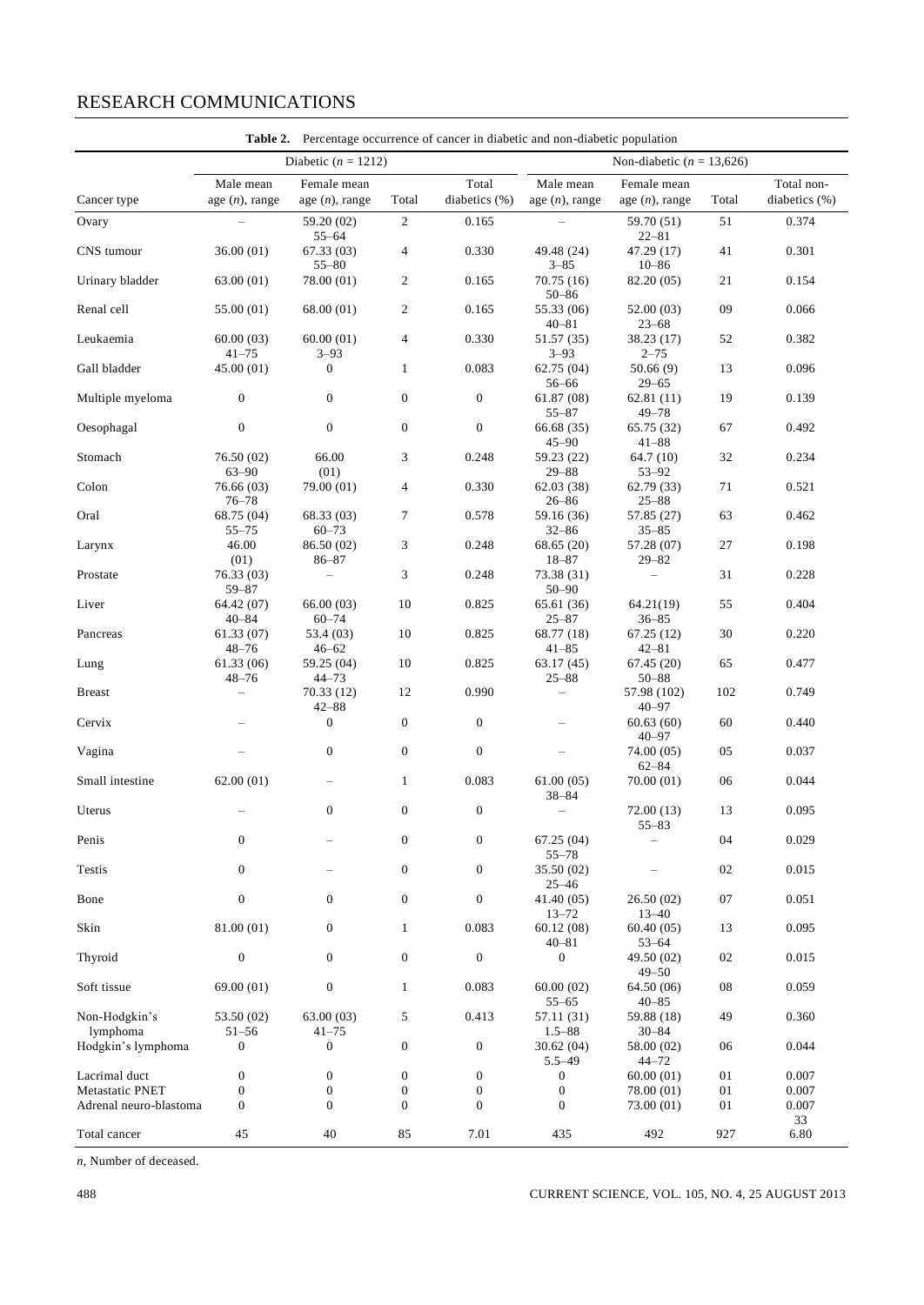|                                          | Male                                  |                              |                                       |                                               | Female                               |                              |                                      |                                               |
|------------------------------------------|---------------------------------------|------------------------------|---------------------------------------|-----------------------------------------------|--------------------------------------|------------------------------|--------------------------------------|-----------------------------------------------|
|                                          | Diabetic                              |                              | Non-diabetic                          |                                               | Diabetic                             |                              | Non-diabetic                         |                                               |
| Cancer type                              | Mean<br>age $(n)$ ,<br>range          | Diabetic (%)<br>$(n = 1212)$ | Mean<br>age $(n)$ ,<br>range          | Total non-<br>diabetics (%)<br>$(n = 13,626)$ | Mean<br>age $(n)$ ,<br>range         | Diabetic (%)<br>$(n = 1212)$ | Mean<br>age(n),<br>range             | Total non-<br>diabetics (%)<br>$(n = 13,626)$ |
| Liver                                    | 64.42 (07)                            | 0.579                        | 65.61 (36)                            | 0.264                                         | 66.00(03)                            | 0.248                        | 64.21 (19)                           | 0.139                                         |
| Lung                                     | $40 - 84$<br>61.33 (06)               | 0.495                        | $25 - 87$<br>63.17(45)                | 0.330                                         | $60 - 74$<br>59.25 (04)              | 0.33                         | $36 - 85$<br>67.45(20)               | 0.146                                         |
| Pancreas                                 | $48 - 76$<br>61.857(07)               | 0.578                        | $25 - 88$<br>68.77 (18)               | 0.132                                         | $44 - 73$<br>53.40 (03)              | 0.248                        | $50 - 88$<br>73.38 (31)              | 0.228                                         |
| Oral                                     | $40 - 86$<br>68.75 (04)               | 0.330                        | $41 - 85$<br>59.16 (36)               | 0.264                                         | $46 - 62$<br>68.33 (03)              | 0.248                        | $50 - 90$<br>57.85 (27)              | 0.198                                         |
| Leukaemia                                | $55 - 75$<br>60.00(03)                | 0.248                        | $32 - 86$<br>51.57 (35)               | 0.257                                         | $60 - 73$<br>60.00(01)               | 0.083                        | $35 - 85$<br>38.23 (17)              | 0.125                                         |
| Colon                                    | $41 - 75$<br>76.66 (03)               | 0.248                        | $3 - 93$<br>62.03(38)                 | 0.279                                         | $3 - 93$<br>79.00 (01)               | 0.083                        | $2 - 75$<br>62.79(33)                | 0.242                                         |
| Stomach                                  | $76 - 78$<br>76.50 (02)<br>$63 - 90$  | 0.165                        | $26 - 86$<br>59.23 (22)<br>$29 - 88$  | 0.161                                         | 66.00(01)                            | 0.083                        | $25 - 88$<br>64.70 (10)<br>$53 - 92$ | 0.073                                         |
| Non-Hodgkin's<br>lymphoma                | 53.50 (02)<br>$51 - 56$               | 0.165                        | 57.11 (02)<br>$1.5 - 88$              | 0.015                                         | 63.00(03)<br>$41 - 75$               | 0.248                        | 59.88 (18)<br>$30 - 84$              | 0.132                                         |
| Gall bladder                             | 45.00 (01)                            | 0.083                        | 62.75 (04)<br>$56 - 66$               | 0.029                                         | $\boldsymbol{0}$                     |                              | 50.66(9)<br>$29 - 65$                | 0.066                                         |
| Renal cell                               | 55.00 (01)                            | 0.083                        | 55.33 (06)<br>$40 - 81$               | 0.044                                         | 68.00(01)                            | 0.083                        | 52.00 (03)<br>$23 - 68$              | 0.022                                         |
| Urinary bladder                          | 63.00(01)                             | 0.083                        | 70.75(16)<br>$50 - 86$                | 0.117                                         | 78.00 (01)                           | 0.083                        | 82.20 (05)                           | 0.037                                         |
| CNS tumour                               | 36.00(01)                             | 0.083                        | 49.48 (24)<br>$3 - 85$                | 0.176                                         | 67.33(03)<br>$55 - 80$               | 0.248                        | 47.29 (17)<br>$10 - 86$              | 0.125                                         |
| Larynx                                   | 46.00(01)                             | 0.083                        | 68.65(20)<br>$18 - 87$                | 0.147                                         | 86.50 (02)<br>$86 - 87$              | 0.165                        | 57.28 (07)<br>$29 - 82$              | 0.051                                         |
| Small intestine                          | 62.00(01)                             | 0.083                        | 61.00(05)<br>$38 - 84$                | 0.037                                         | 0                                    |                              | 70.00 (01)                           | 0.007                                         |
| Skin                                     | 81.00 (01)                            | 0.083                        | 60.12(08)<br>$40 - 81$                | 0.059                                         | $\boldsymbol{0}$                     | $\overline{\phantom{0}}$     | 60.40(05)<br>$53 - 64$               | 0.037                                         |
| Soft tissue                              | 69.00 (01)                            | 0.083                        | 60.00(02)<br>$55 - 65$                | 0.015                                         | $\boldsymbol{0}$                     | $\overline{\phantom{0}}$     | 64.50 (06)<br>$40 - 85$              | 0.044                                         |
| Multiple myeloma                         | $\boldsymbol{0}$                      | $\qquad \qquad -$            | 61.87(08)<br>$55 - 87$                | 0.059                                         | $\boldsymbol{0}$                     | $\overline{\phantom{0}}$     | 62.81(11)<br>$49 - 78$               | 0.080                                         |
| Oesophagal                               | $\mathbf{0}$                          | $\overline{\phantom{0}}$     | 66.68(35)<br>$45 - 90$                | 0.257                                         | $\boldsymbol{0}$                     |                              | 65.75 (32)<br>$41 - 88$              | 0.235                                         |
| Bone                                     | $\boldsymbol{0}$                      | $\overline{\phantom{0}}$     | 41.40 (05)<br>$13 - 72$               | 0.037                                         | $\boldsymbol{0}$                     | $\overline{\phantom{0}}$     | 26.50(02)<br>$13 - 40$               | 0.015                                         |
| Hodgkin's lymphoma                       | $\mathbf{0}$                          |                              | 30.62(04)<br>$5.5 - 49$               | 0.029                                         | $\boldsymbol{0}$                     |                              | 58.00 (02)<br>$44 - 72$              | 0.015                                         |
| Thyroid                                  | 0                                     |                              |                                       |                                               | $\boldsymbol{0}$                     |                              | 49.50 (02)<br>$49 - 50$              | 0.015                                         |
| Lacrimal duct                            | $\mathbf{0}$                          |                              | $\boldsymbol{0}$                      |                                               | $\boldsymbol{0}$                     |                              | 60.00(01)                            | 0.007                                         |
| Metastatic PNET<br>Adrenal neuroblastoma | $\mathbf{0}$<br>0                     |                              | $\boldsymbol{0}$<br>$\boldsymbol{0}$  |                                               | $\boldsymbol{0}$<br>$\boldsymbol{0}$ | $\overline{\phantom{0}}$     | 78.00 (01)<br>73.00 (01)             | 0.007<br>0.007                                |
| Penis                                    | $\mathbf{0}$                          |                              | 67.25 (04)                            | 0.029                                         |                                      |                              |                                      | $\qquad \qquad -$                             |
| <b>Testis</b>                            | $\boldsymbol{0}$                      | —                            | $55 - 78$<br>35.50 (02)               | 0.015                                         |                                      |                              |                                      |                                               |
| Prostate                                 | 76.33 (03)                            | 0.248                        | $25 - 46$<br>73.38 (31)               | 0.228                                         |                                      |                              |                                      |                                               |
| Cervix                                   | $59 - 87$<br>$\overline{\phantom{0}}$ | -                            | $50 - 96$<br>$\overline{\phantom{0}}$ | $\qquad \qquad -$                             | 0                                    |                              | 60.63(60)                            | 0.440                                         |
| Vagina                                   |                                       |                              | —                                     |                                               | $\boldsymbol{0}$                     |                              | $40 - 97$<br>74.00 (05)              | 0.037                                         |
| Uterus                                   |                                       |                              |                                       |                                               | $\boldsymbol{0}$                     |                              | $62 - 84$<br>72.00(13)               | 0.095                                         |
| Ovary                                    |                                       |                              |                                       |                                               | 59.20 (02)                           | 0.165                        | $55 - 83$<br>59.70 (51)              | 0.374                                         |
| <b>Breast</b>                            |                                       |                              |                                       | -                                             | $55 - 64$<br>70.33(12)               | 0.990                        | $22 - 81$<br>57.98 (102)             | 0.748                                         |
| Total cancer                             | 45                                    | 3.7                          | 435                                   | 3.19                                          | $42 - 88$<br>40                      | 3.3                          | $40 - 97$<br>492                     | 3.6                                           |

**Table 3.** Percentage occurrence of cancer in diabetic and non-diabetic males and females

*n*, Number of deceased.

CURRENT SCIENCE, VOL. 105, NO. 4, 25 AUGUST 2013 489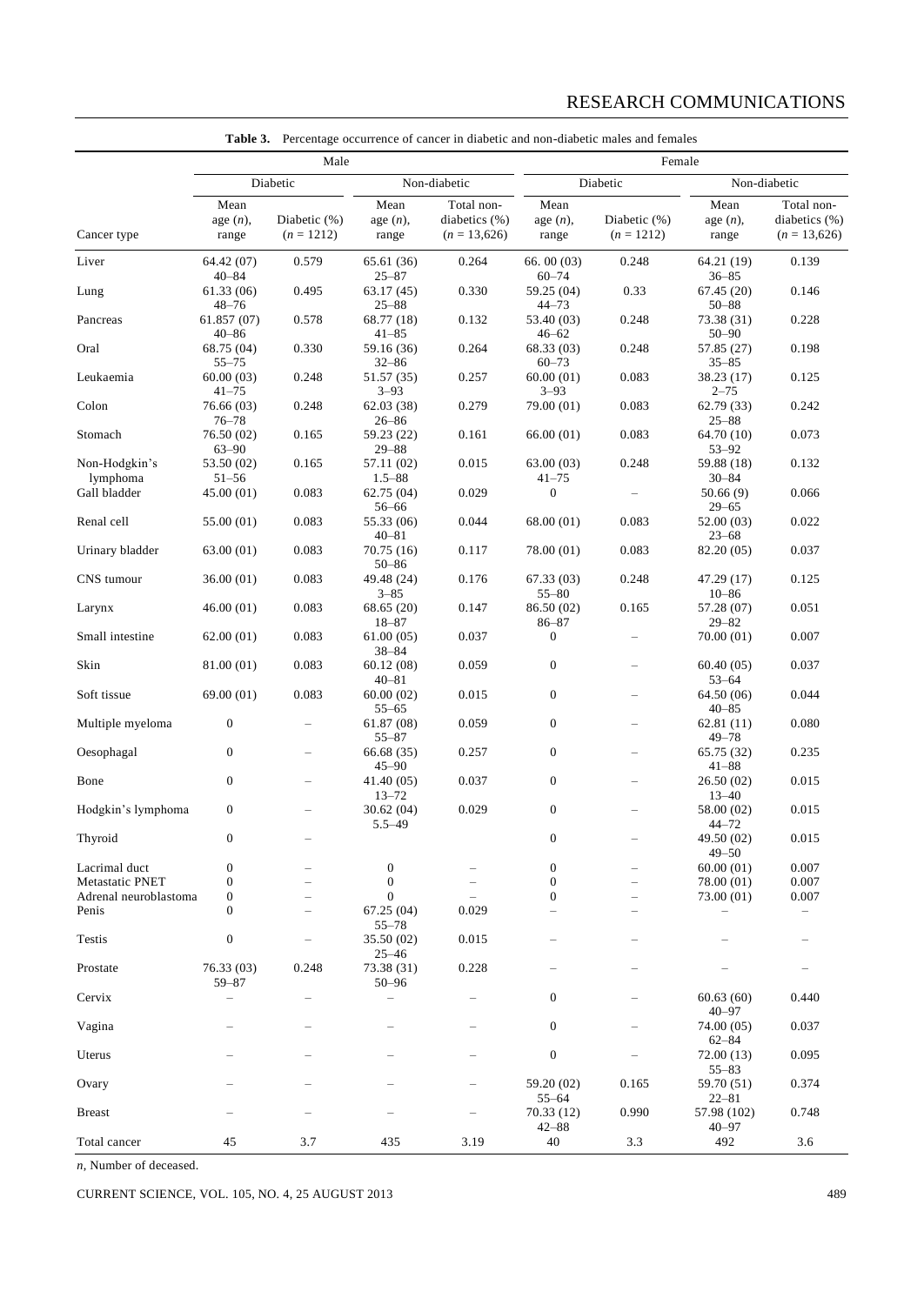## RESEARCH COMMUNICATIONS

oral, CNS tumour and laryngeal cancer survived longer than non-diabetics. However, a significant statistical correlation was observed only in the case of breast cancer  $(P = 0.009)$ .

Male and female specific cancer types accounted for 0.27% and 1.7% respectively of the total population (Table 4). Results indicate that breast, cervix, ovary, uterus and vaginal cancers caused death in about 25% cancer patients. Breast cancer remained a major killer in females, whereas prostate cancer was the major killer in males. Cancer of penis and testis was not recorded in diabetic males. The percentage occurrence of prostate cancer was identical in diabetic and non-diabetic population (0.2% and 0.22% respectively). Surprisingly, in diabetic females, occurrence of only breast and ovarian cancer as sex-specific cancers was recorded. The mean survival age of 102 non-diabetics with breast cancer was 57.98 years, whereas the mean survival age of 12 deceased diabetics having breast cancer was 70.33 years.

The most frequently cited reason for the cause of increased occurrence of cancers in diabetics has been the mitogenic activity of insulin<sup>6</sup>. Smoking is a major risk factor for lung cancer and the risk increases with the increase in the number of years of smoking. Hence, smoking as a confounding factor cannot be ruled out in the present study. Moreover, the interrelationship between diabetes and other site-specific malignancies is difficult to analyse for several reasons. First, cancer from certain sites (colon and rectum, prostate, breast, endometrial and ovary) share some important risk factors such as obesity, high fat diet and sedentary lifestyle $12,13$ . Second, as demonstrated in the present study, the occurrence of several types of cancers is very low and it is even lower in diabetic patients.

| <b>Table 4.</b> Sex specific cancers |  |  |  |
|--------------------------------------|--|--|--|
|--------------------------------------|--|--|--|

|               | Diabetic               | Non-diabetic           |
|---------------|------------------------|------------------------|
| Cancer type   | mean age $(n)$ , range | mean age $(n)$ , range |
| Male          |                        |                        |
| Prostate      | 76.33 (03)             | 73.38(31)              |
|               | $59 - 87$              | $50 - 90$              |
| Penis         | $\theta$               | 67.25(04)              |
|               |                        | $55 - 78$              |
| <b>Testis</b> | $\theta$               | 35.50(02)              |
|               |                        | $25 - 46$              |
| Total         | 3                      | 37                     |
| Female        |                        |                        |
| <b>Breast</b> | 70.33 (12)             | 57.98(102)             |
|               | $42 - 88$              | $40 - 97$              |
| Ovary         | 59.20(02)              | 59.70(51)              |
|               | $55 - 64$              | $22 - 81$              |
| Cervix        | $\theta$               | 60.63(60)              |
|               |                        | $40 - 97$              |
| Vagina        | $\theta$               | 74.00(05)              |
|               |                        | $62 - 84$              |
| Uterus        | $\theta$               | 72.00(13)              |
|               |                        | $55 - 83$              |
| Total         | 14                     | 231                    |

*n*, Number of deceased.

A positive association between diabetes and liver cancer has been reported where increased cell proliferation may contribute towards excess risk for hepatocellular cancer in patients with chronic hepatitis B virus infection, alcoholic liver disease and liver cirrhosis $14-16$ . Moreover, insulin and its precursors have been shown to interact with liver cells and stimulate mutagenesis or carcinogenesis $17-19$ . We tried to rule out alcoholism as the confounding factor in establishing association between diabetes and liver cancers by excluding all deceased with diabetes, liver cancer and alcoholic liver disease including liver cirrhosis. However, liver cirrhosis in less severe forms might not be diagnosed and still have a substantial impact on the outcome. Likewise, deceased diabetics with liver cancer as well as hepatitis were excluded. Still, certain undiagnosed and unspecified confounding factors might be important.

The positive association between diabetes and pancreatic cancer as observed in our study is well-established in several population-based studies. However, it is not yet clear whether diabetes is responsible for development of pancreatic cancer or diabetes happens to be an early manifestation<sup>20</sup>. Though this association remains controversial, arguably, increased occurrence of pancreatic cancer is associated quite strongly with diabetes. Insulin sensitivity and overall diabetic state in cancer patients who underwent pancreatic tumour resection is known to improve following surgery<sup>21,22</sup>. A number of experiments have tested the hypothesis that insulin may stimulate the growth of pancreatic cancer<sup>23-26</sup>.

The activation of insulin-like growth-factor pathway and regulation of endogenous sex hormones have been postulated to associate diabetes with breast cancer<sup>27</sup>. Association of diabetes with enhanced survival age of breast cancer patients is quiet intriguing which needs verification and further study in different populations. It has been indicated that treatment associated with diabetes decreases the level of an enzyme protein tyrosine phosphatase which is elevated in breast cancers and also in diabetes, and decrease in its levels significantly slows down tumour development<sup>28</sup>. In this study, estrogen and HER receptor status, and the genetic susceptibility of women with breast cancer were not known and may potentially represent confounding factors. In addition, our study hints towards possible association between sexspecific cancers and diabetes with decreased incidences of their occurrence in diabetics.

Death certificate-based research, while potentially providing valuable data, is full of possibilities for bias. We did not validate the cause of death as mentioned on the death certificate. The possibility of misclassification of both diabetes status and cancer type, using only death certificates cannot be ruled out. Information on the onset and cause of diabetes and cancer, the details of antidiabetic as well as chemotherapeutic drugs used for treatment and duration of treatment were not available. In